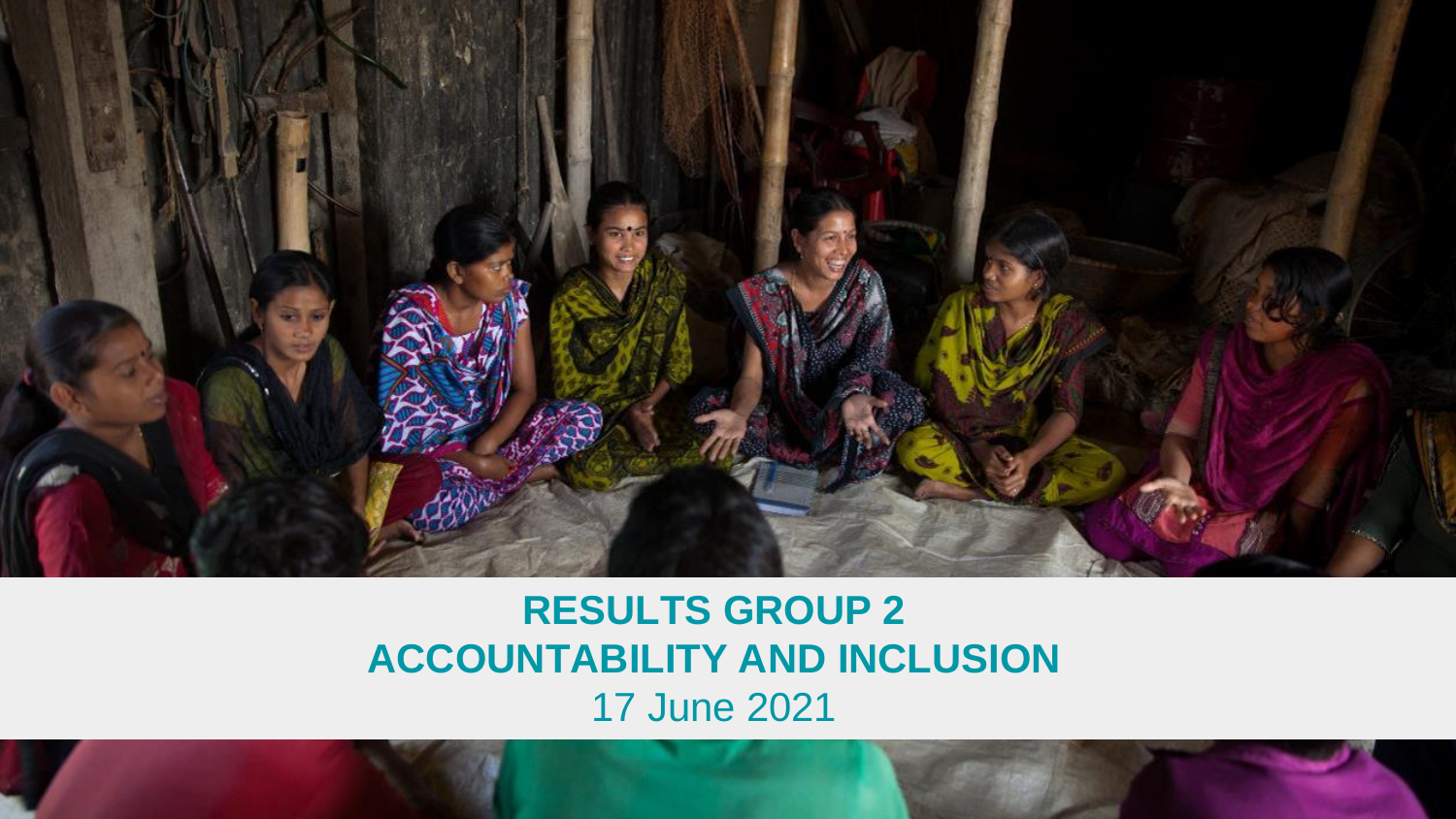- **Intro and general updates** (10 mins)
- **Updates on RG2 Deliverables (50 mins)** 
	- Results Tracker
	- Accountability Framework
	- Global Platform and Service Directory
	- Complaints and Feedback Mechanism workstream
	- Anti-racism and discrimination workstream
	- PSEA workstream
- **Update on Piloting Plan (10 mins)**
- **Presentation: Running an accessible meeting – lessons learned** (Ricardo Pla Cordero) (15 mins)
- **AOB**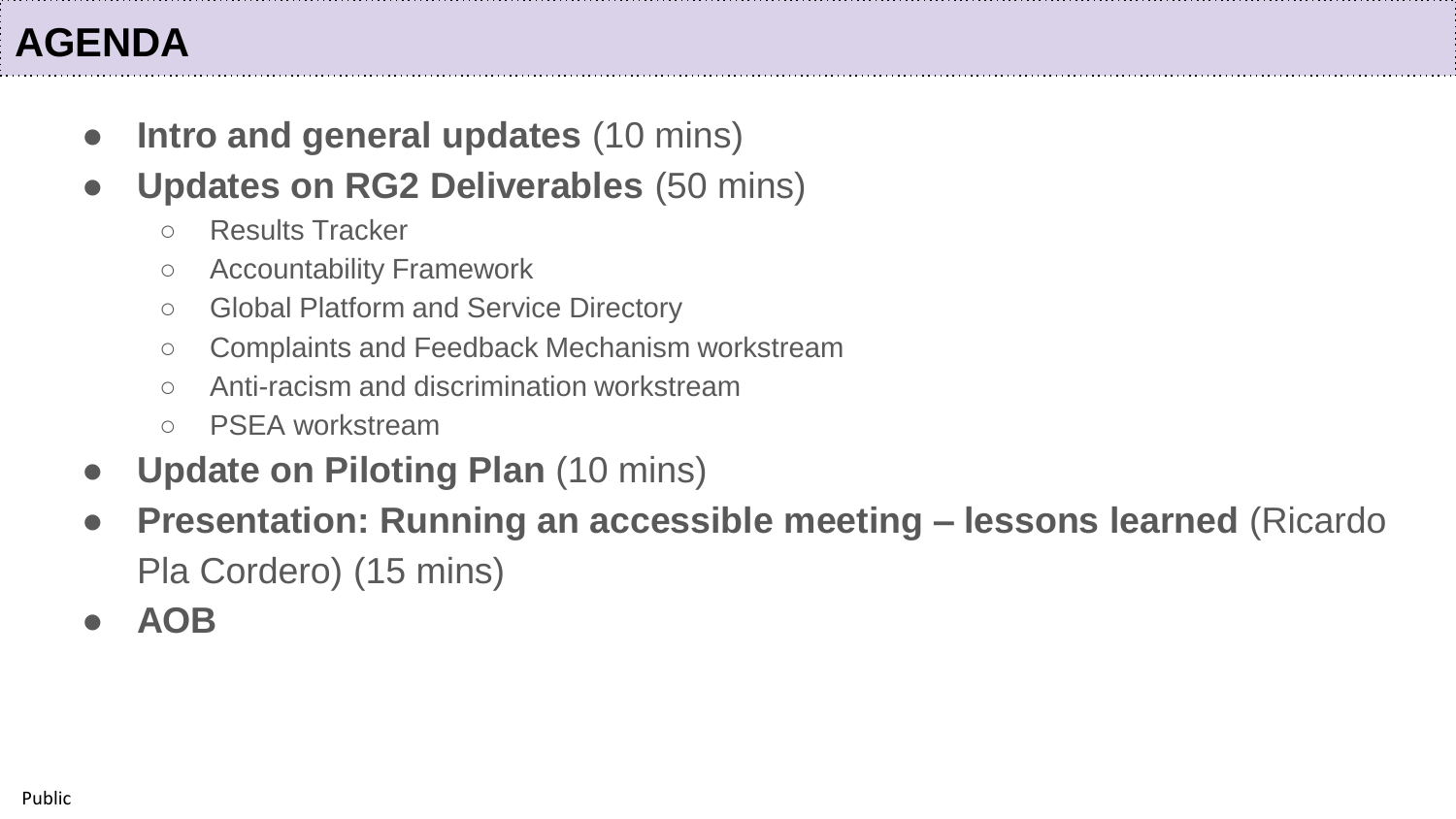#### OPAG meeting 19 May

- **Objectives:** Reflect on the ICVIC proposal and discuss what more the IASC can do collectively to address AAP
- **Discussion with members:** General agreement about the diagnosis but concerns about the proposal itself
- **Outcomes:** 
	- Build on existing structures and efforts to strengthen AAP including for the IASC to consider better utilizing Inter-agency Humanitarian Evaluations (IAHEs) and joint needs assessments to support monitoring and evaluation of humanitarian response to better capture the needs of the affected populations [OCHA with the support of relevant OPAG members; IAHE Steering Group].
	- Create a time-bound taskforce (1-2 months) to develop a proposal for the IASC to be more collectively responsive to the feedback of affected people. Taskforce to include local representative(s) [WFP in collaboration with IASC members and with the support of the IASC secretariat]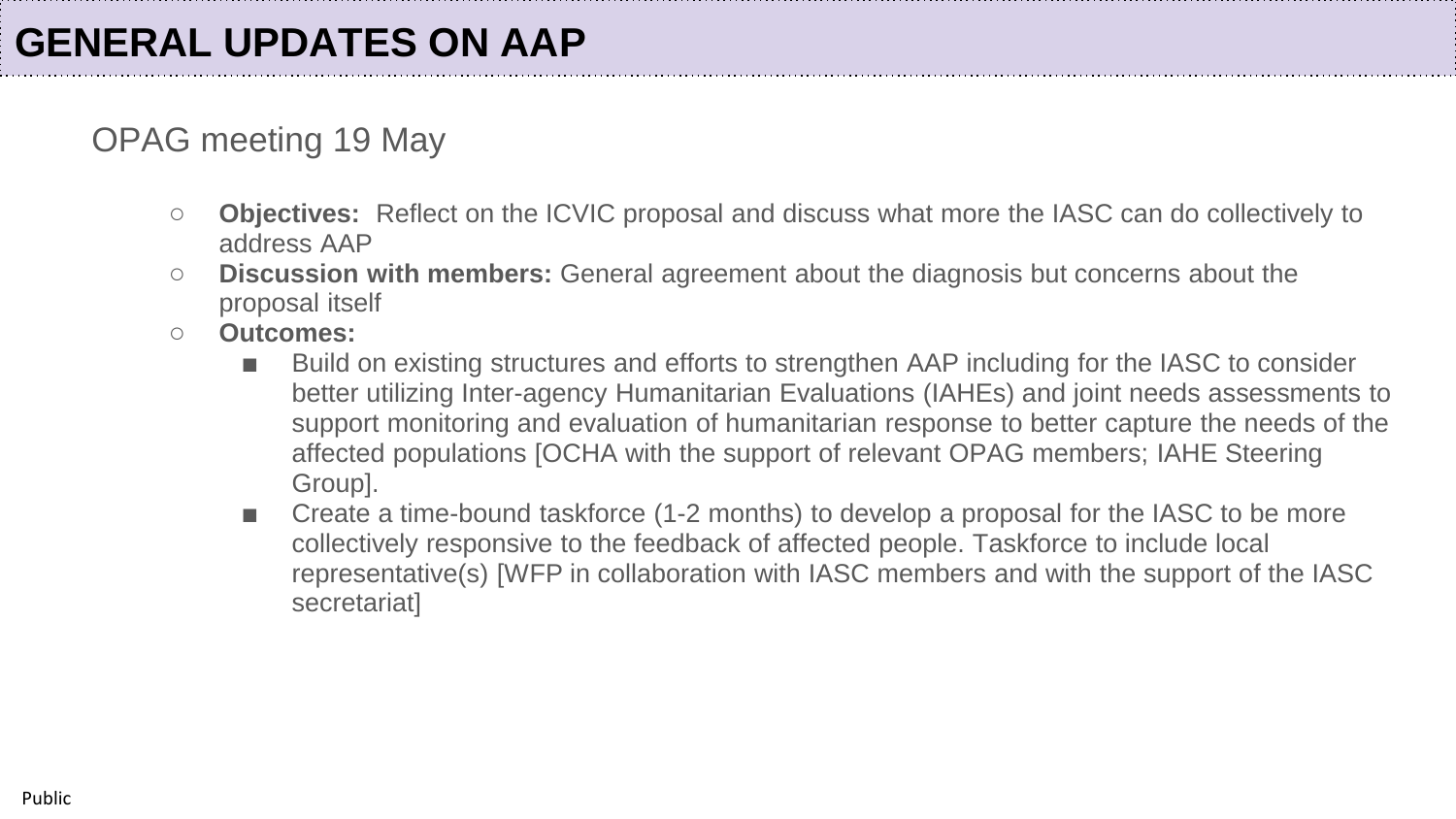# **Results Tracker** (CHS Alliance)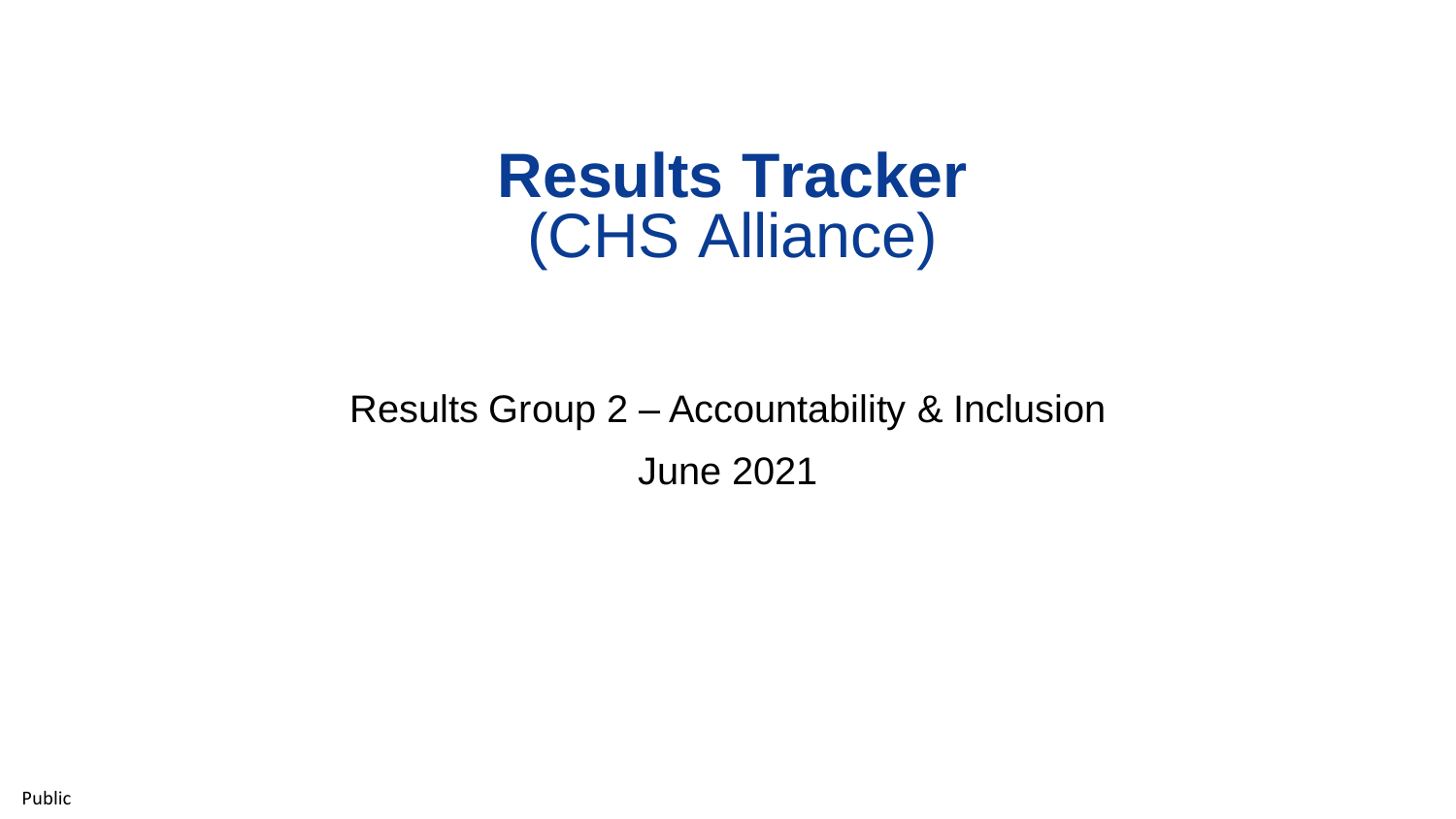**Where are we now?**

All data for 2020 uploaded into Power Bi

#### **Lessons Learnt**

- Can be used to identify gaps in data at the country level
- Elements of RT needs to be contextualised at a country level to draw conclusions and identify areas for prioritisation
- Not useful for global level for comparison, yet

#### **Plans until end 2021**

- Working Group agrees on set of revised set of indicators for piloting by end of June
- Pilots with field colleagues to analyse usefulness and suggest changes
- Data used by country offices to inform their AAP action plans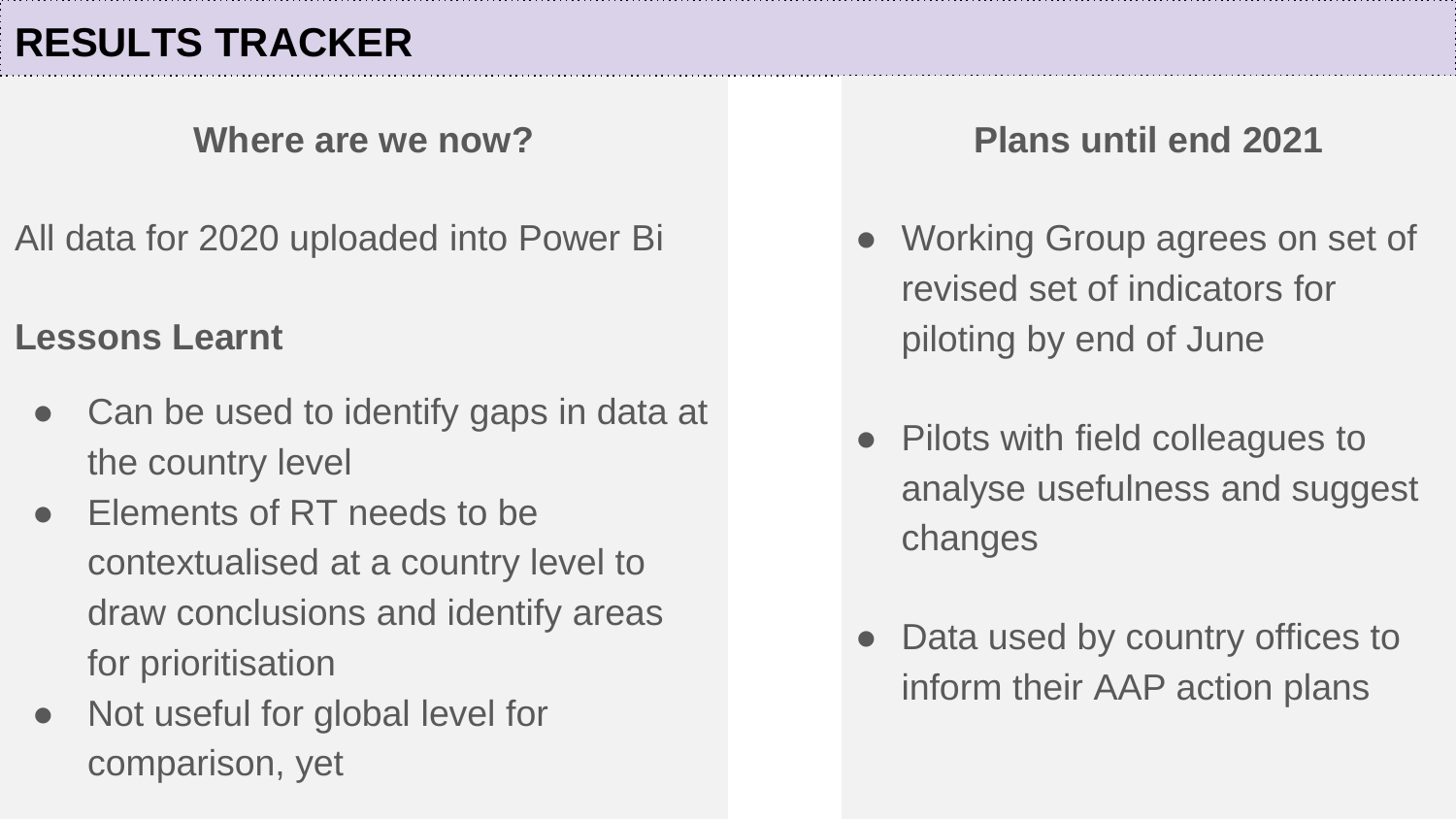# **Collective AAP Framework** (OCHA)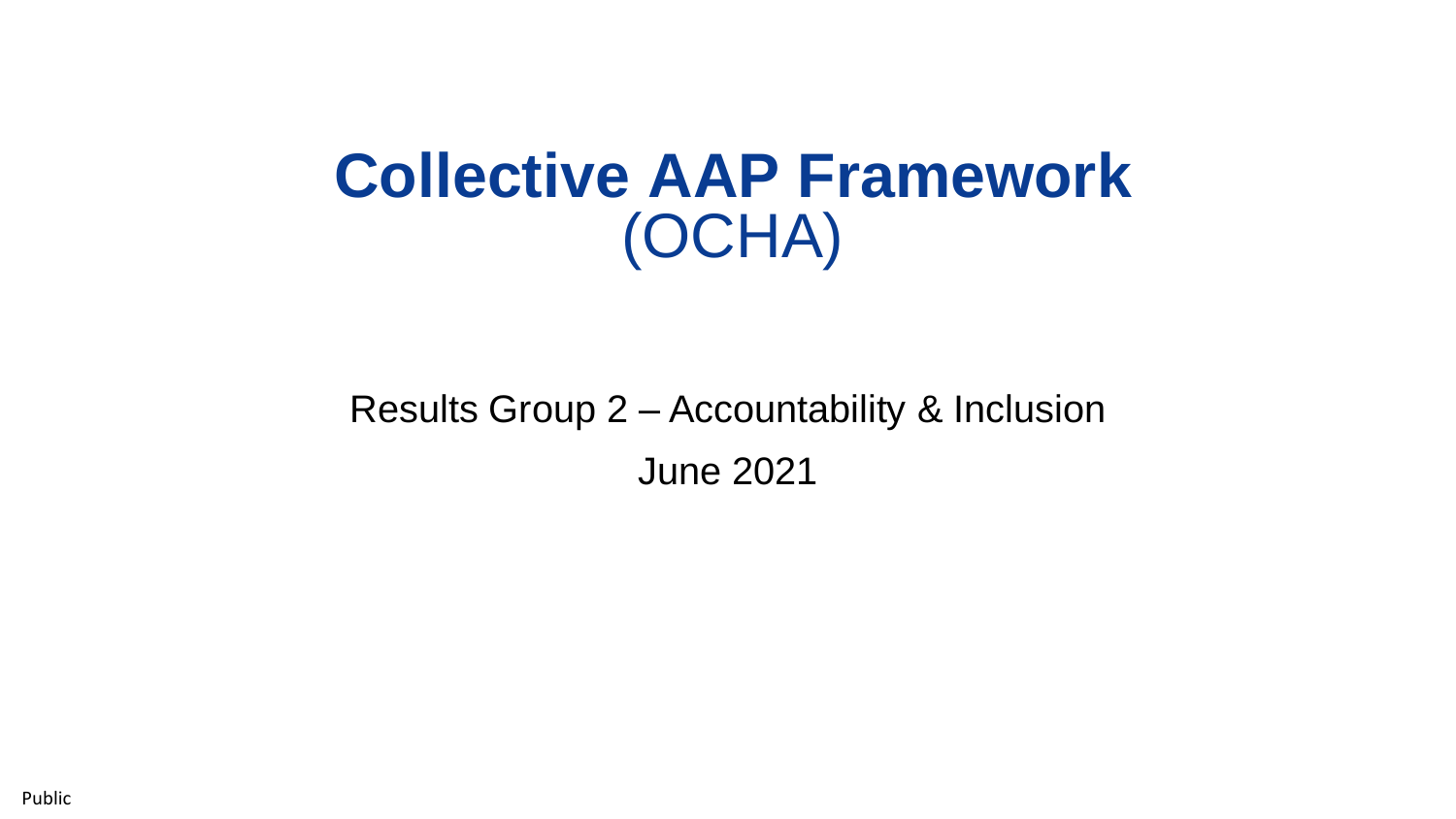- The draft presented in April by RG2 was presented to OPAG and was welcomed (minor changes suggested)
- RG2 co-chairs have reviewed a consolidated version post OPAG
- An HC workshop on AAP is convened today where the AAP Framework is presented and discussed - further changes may be suggested
- End of June the final version will be ready to be rolled out.
- The AAP Framework will be shared during the pilot phases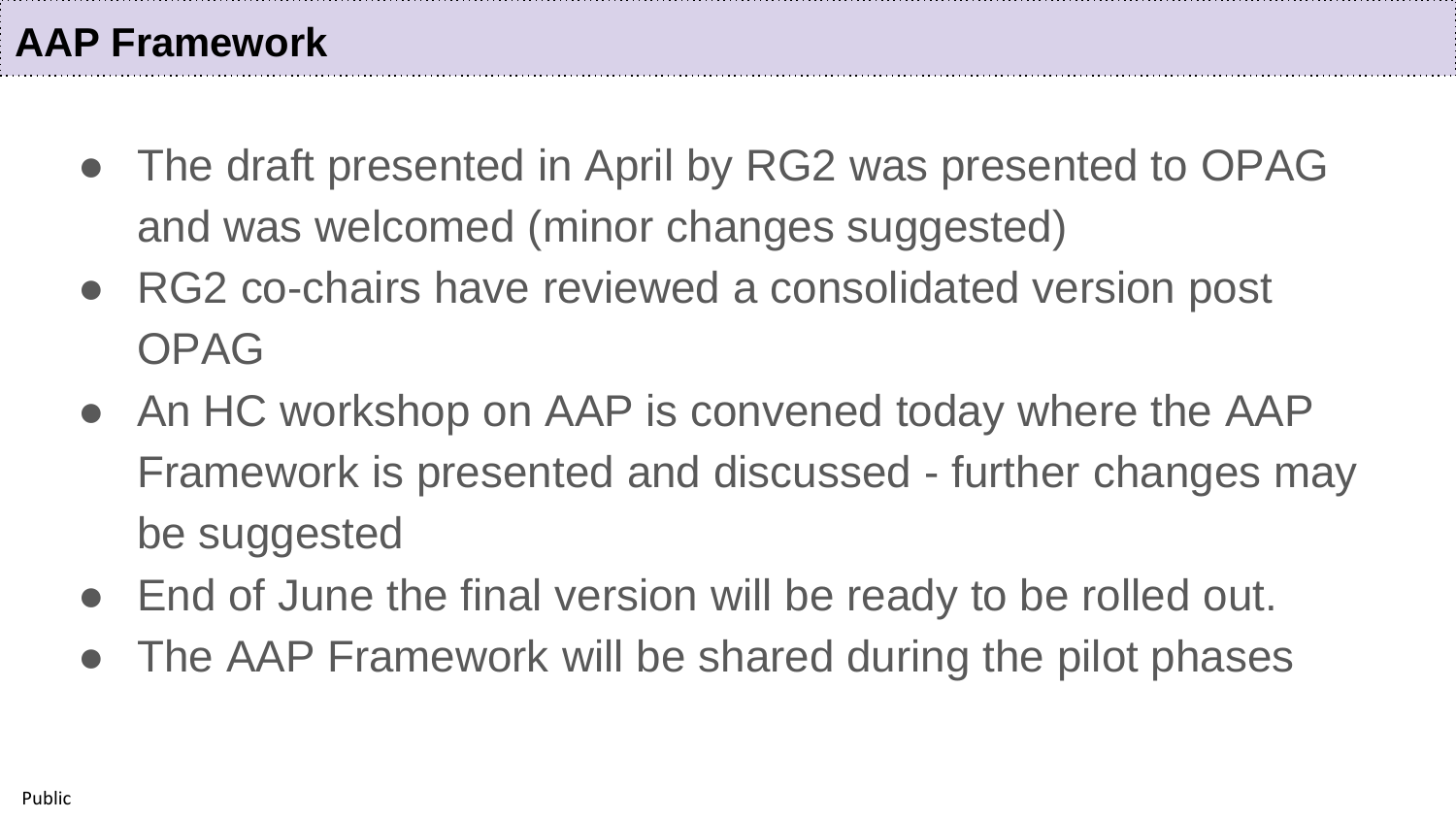# **Portal and Service Directory** (UNICEF and WFP)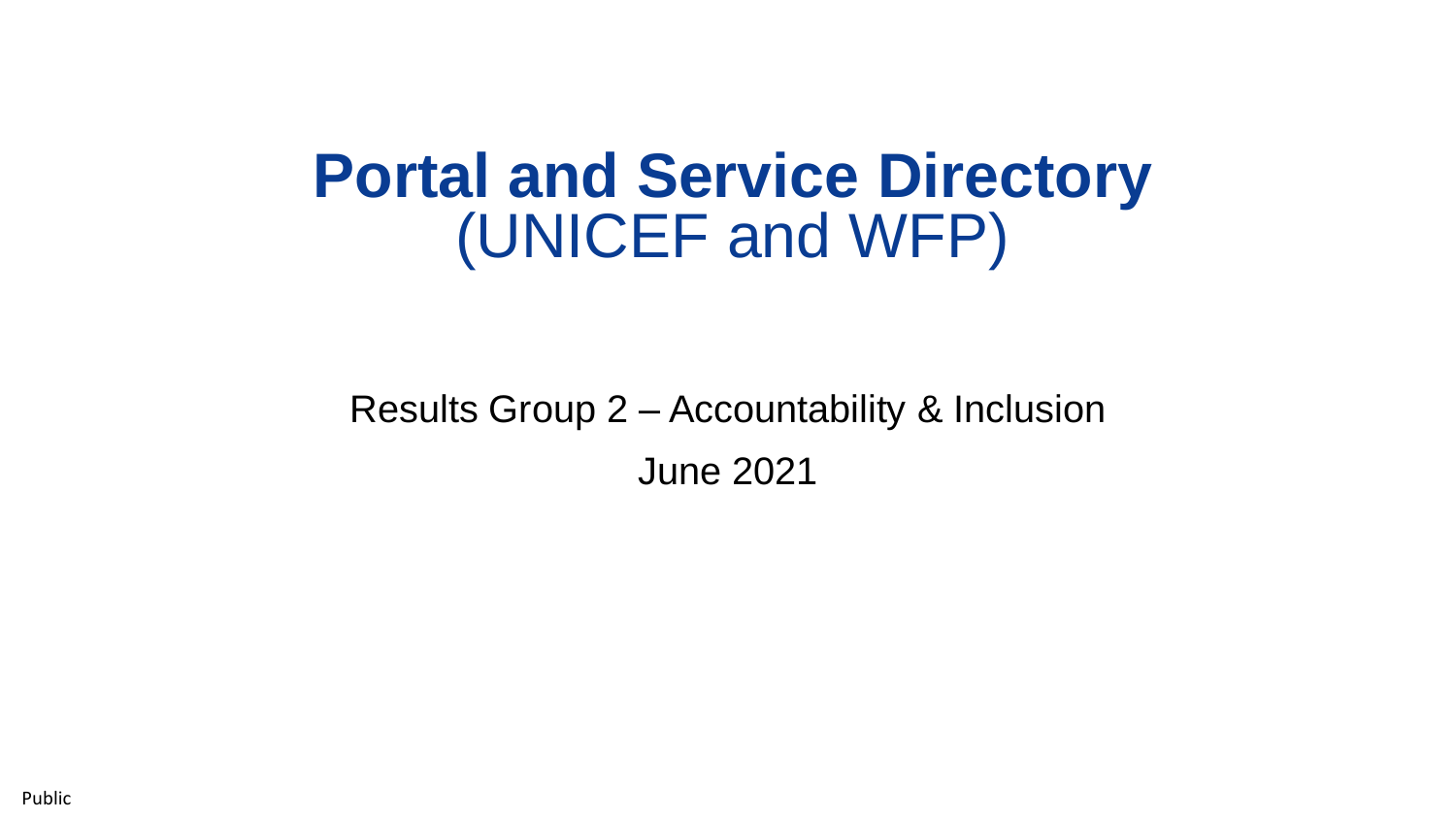## **Portal and Service Directory**

- A total of 834 users with over 2,863 page views.
- 5 new resources added to the library
- Top 5 downloaded documents:
	- Inter-agency standing committee policy on gender equality and empowerment of women and girls in humanitarian action (IASC)
	- [Core Humanitarian Standard on Quality and Accountability \(](https://eur02.safelinks.protection.outlook.com/?url=https%3A%2F%2Faap-inclusion-psea.alnap.org%2Fhelp-library%2Fcore-humanitarian-standard-on-quality-and-accountability&data=04%7C01%7CHQIASCPS%40unhcr.org%7Cedd0b663a9924aab0c0508d92731a1e3%7Ce5c37981666441348a0c6543d2af80be%7C0%7C0%7C637583916522946803%7CUnknown%7CTWFpbGZsb3d8eyJWIjoiMC4wLjAwMDAiLCJQIjoiV2luMzIiLCJBTiI6Ik1haWwiLCJXVCI6Mn0%3D%7C1000&sdata=nDC%2FGOHvjVVE0WwKzqsxFMaUZKFZ3YdZhDRN%2FdXMccg%3D&reserved=0)CHS, Sphere, Groupe URD)
	- [Commitments on accountability to affected people and protection from sexual exploitation and](https://eur02.safelinks.protection.outlook.com/?url=https%3A%2F%2Faap-inclusion-psea.alnap.org%2Fhelp-library%2Fcommitments-on-accountability-to-affected-people-and-protection-from-sexual-0&data=04%7C01%7CHQIASCPS%40unhcr.org%7Cedd0b663a9924aab0c0508d92731a1e3%7Ce5c37981666441348a0c6543d2af80be%7C0%7C0%7C637583916522956759%7CUnknown%7CTWFpbGZsb3d8eyJWIjoiMC4wLjAwMDAiLCJQIjoiV2luMzIiLCJBTiI6Ik1haWwiLCJXVCI6Mn0%3D%7C1000&sdata=79iwPpZDITEuquWM44MrTlaJnRWyY138CYHxkhil92g%3D&reserved=0)  abuse (IASC Task team on AAP and PSEA)
	- [Post Distribution Monitoring for Shelter Programming –](https://eur02.safelinks.protection.outlook.com/?url=https%3A%2F%2Faap-inclusion-psea.alnap.org%2Fhelp-library%2Fpost-distribution-monitoring-for-shelter-programming-guidance-to-inclusive-programming&data=04%7C01%7CHQIASCPS%40unhcr.org%7Cedd0b663a9924aab0c0508d92731a1e3%7Ce5c37981666441348a0c6543d2af80be%7C0%7C0%7C637583916522966721%7CUnknown%7CTWFpbGZsb3d8eyJWIjoiMC4wLjAwMDAiLCJQIjoiV2luMzIiLCJBTiI6Ik1haWwiLCJXVCI6Mn0%3D%7C1000&sdata=6qR28o%2BP%2BfALhrHZUtQ8bMJmTumFNI5x7UGM183rNrE%3D&reserved=0) Guidance to inclusive Programming (Global Shelter Cluster)
	- [Gender analysis: 2020 Vulnerability assessment for Syrian Refugees in](https://eur02.safelinks.protection.outlook.com/?url=https%3A%2F%2Faap-inclusion-psea.alnap.org%2Fhelp-library%2Fgender-analysis-2020-vulnerability-assessment-for-syrian-refugees-in-lebanon-vasyr&data=04%7C01%7CHQIASCPS%40unhcr.org%7Cedd0b663a9924aab0c0508d92731a1e3%7Ce5c37981666441348a0c6543d2af80be%7C0%7C0%7C637583916522966721%7CUnknown%7CTWFpbGZsb3d8eyJWIjoiMC4wLjAwMDAiLCJQIjoiV2luMzIiLCJBTiI6Ik1haWwiLCJXVCI6Mn0%3D%7C1000&sdata=Dp6fBYc%2F5ABWJmdPikqmzXW57O11f3A%2Fx4AuorVtv1k%3D&reserved=0) Lebanon (UNICEF, UNHCR, WFP,UN Women)

#### Top 5 countries:

- France
- Switzerland
- United States
- United Kingdom
- Netherlands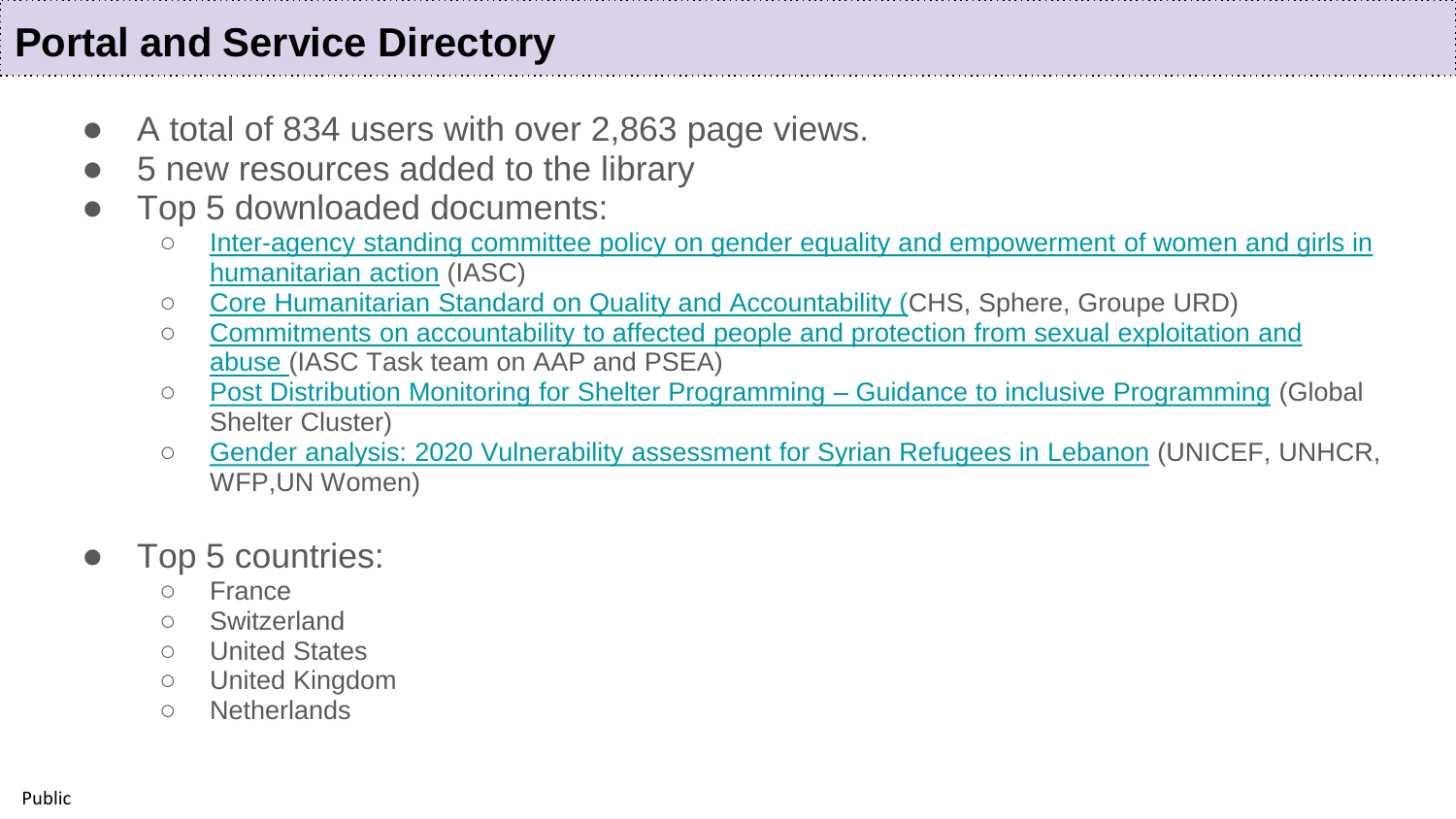- RATING SYSTEM PLEASE USE!
- BLOGS-PLEASE SUBMIT!
- NEW BUTTONS ON HPC UPDATE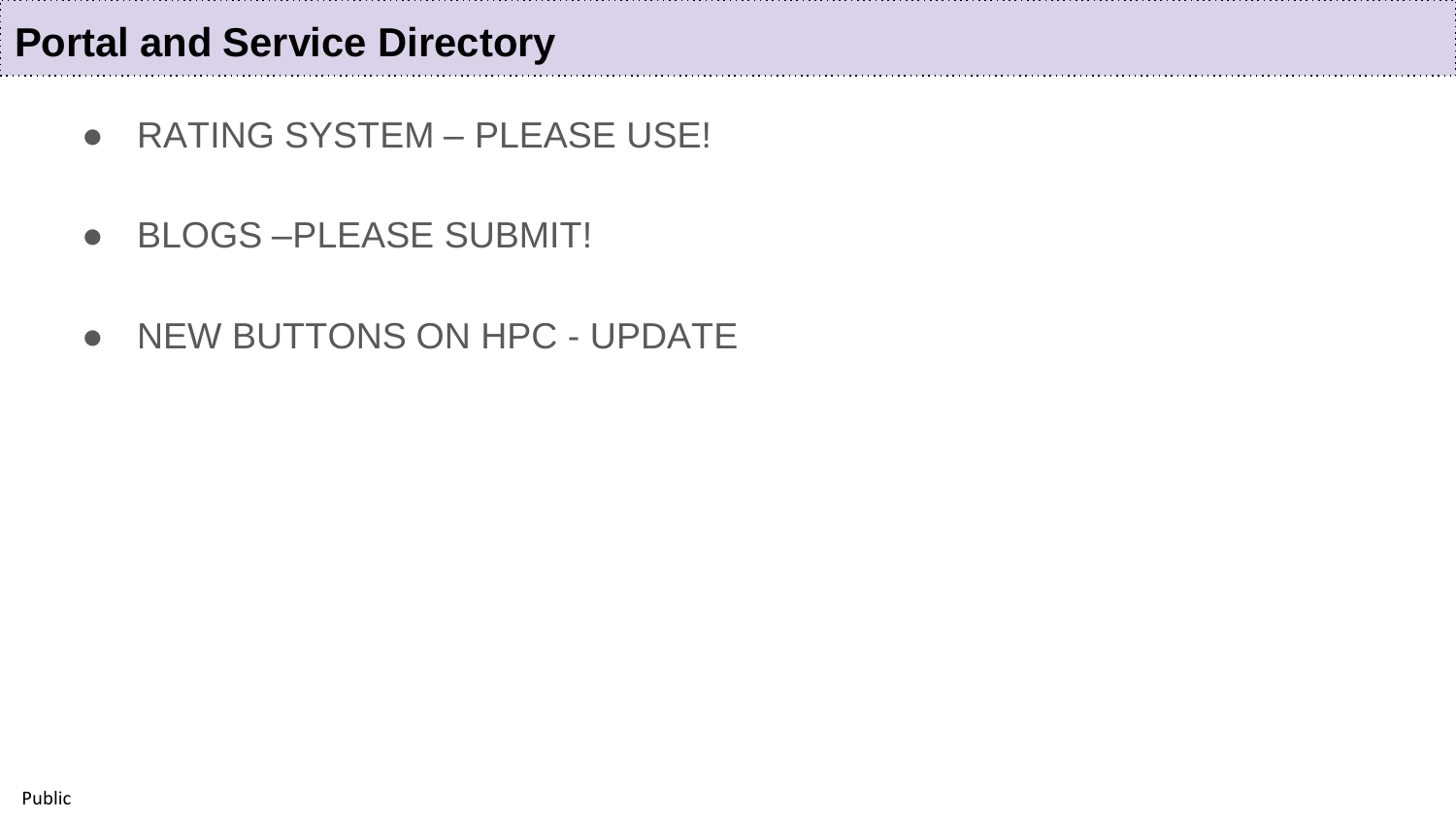#### **Complaints and Feedback Mechanisms Workstream** (IFRC and IOM)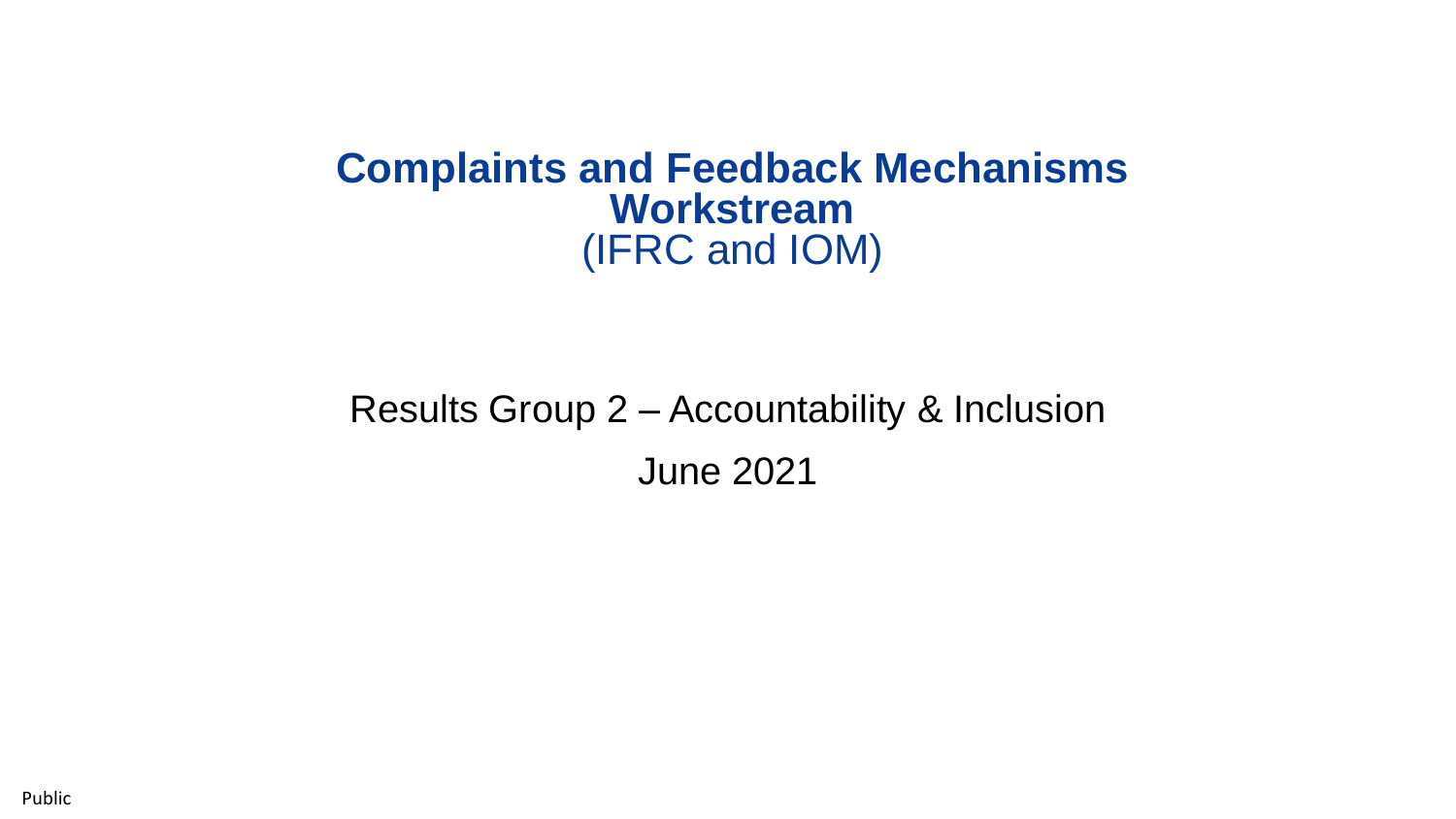## **CFM substreams**

| Sub <sub>1</sub><br><b>CDAC</b><br><b>UNHCR</b>         | Reviewing and analyzing the 10 REACH MSNA AAP questions<br>Share with the CFM group proposal for review and comments<br>$\bullet$<br>Develop and refine set of questions then investigate guidance on how to<br>ask the questions and/or how to use data                                                          |
|---------------------------------------------------------|-------------------------------------------------------------------------------------------------------------------------------------------------------------------------------------------------------------------------------------------------------------------------------------------------------------------|
| Sub <sub>2</sub><br><b>CHS</b>                          | A tool to ensure anyone knows what to do when receiving sensitive complaints<br>from community members<br>Work in progress<br>$\bullet$                                                                                                                                                                           |
| Sub <sub>3</sub><br><b>WFP</b><br><b>IFRC</b><br>Public | Set up various targeted and in smaller groups consultations<br>Mapped common practices and collected key resources on collecting<br>$\bullet$<br>and managing feedback + feedback datasets<br>Development of an initial architecture of content to be produced and<br>$\bullet$<br>drafts of intermediary content |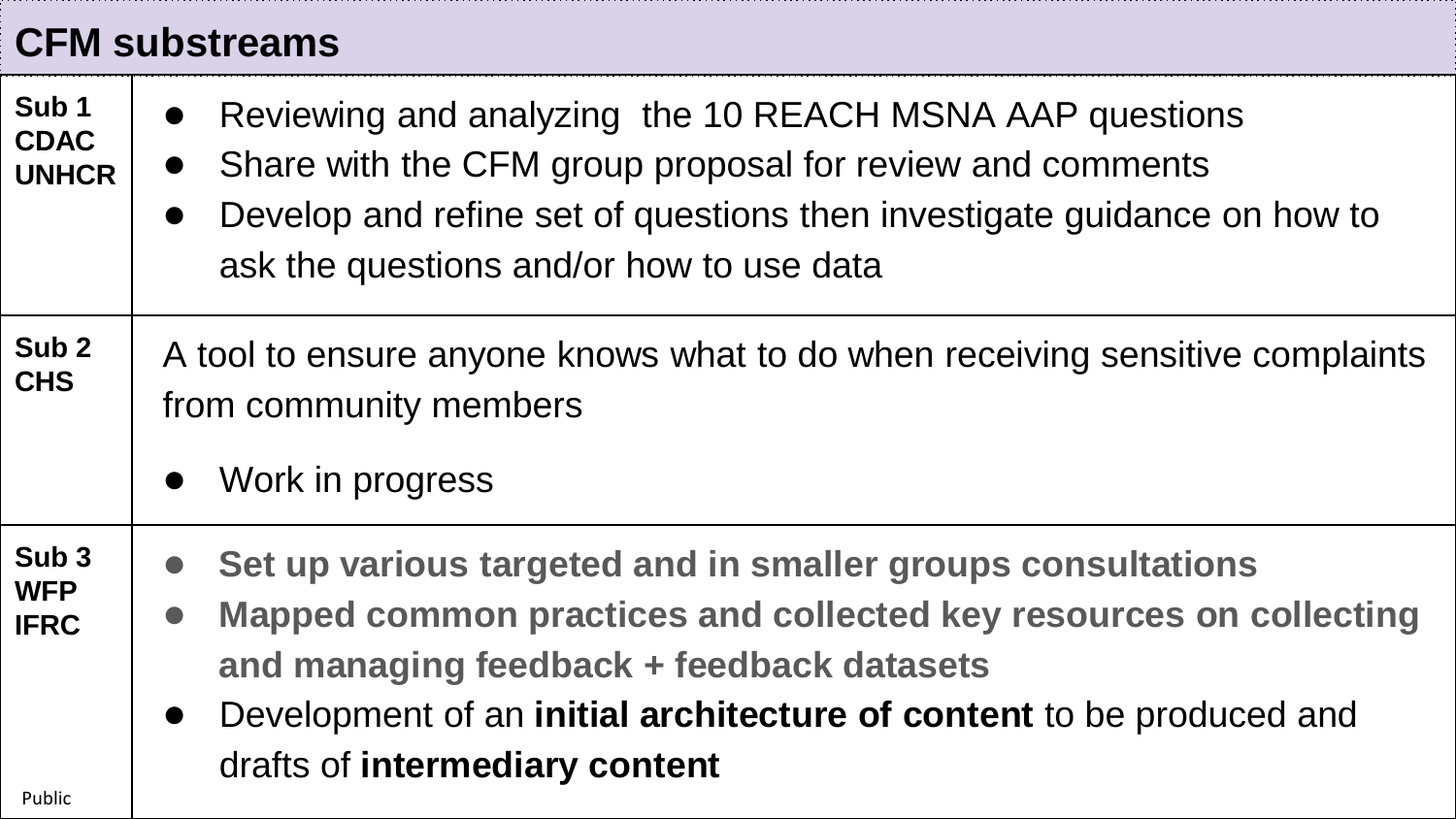## **Anti-Racism and Discrimination Workstream**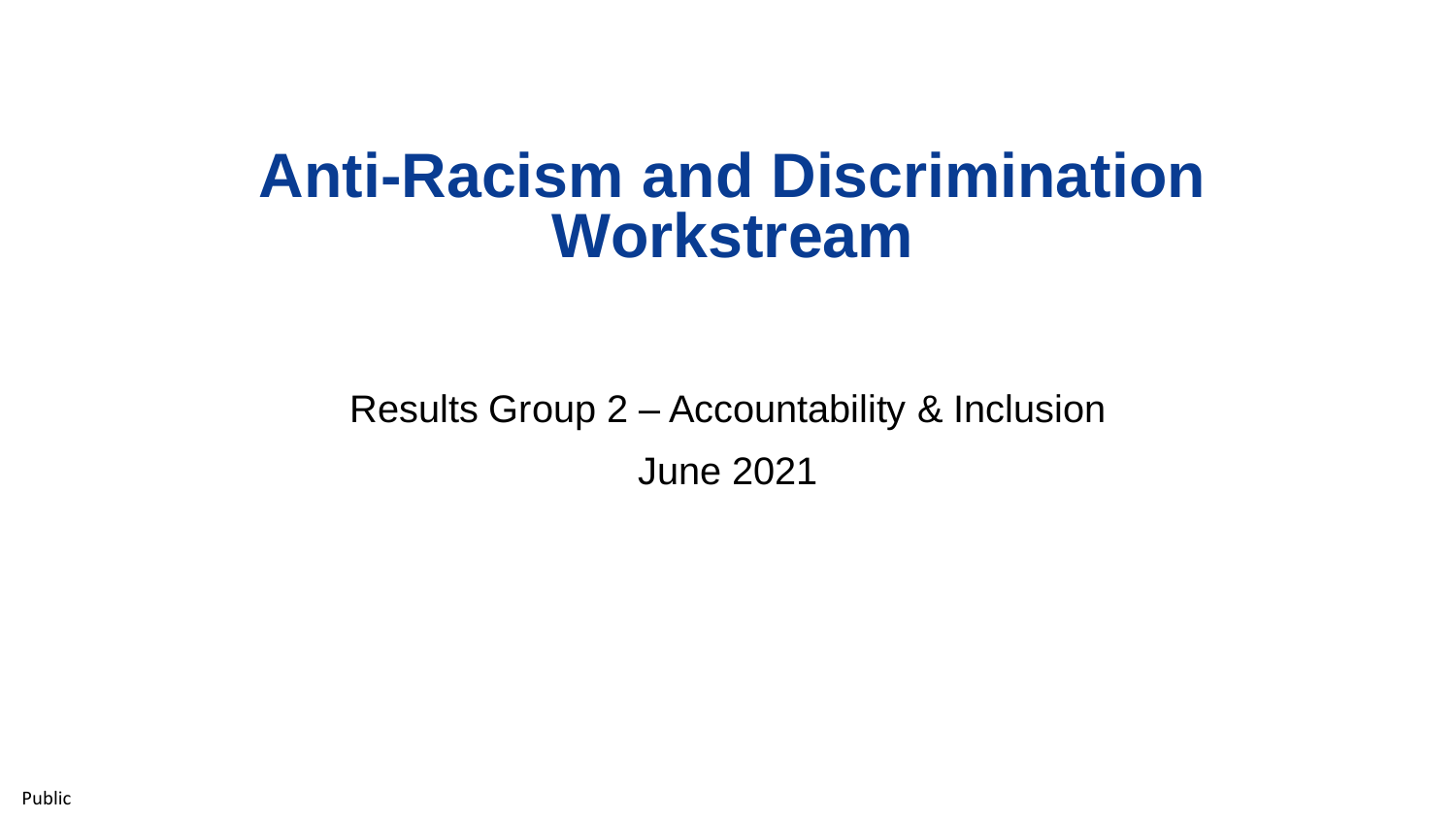# **PSEA Workstream**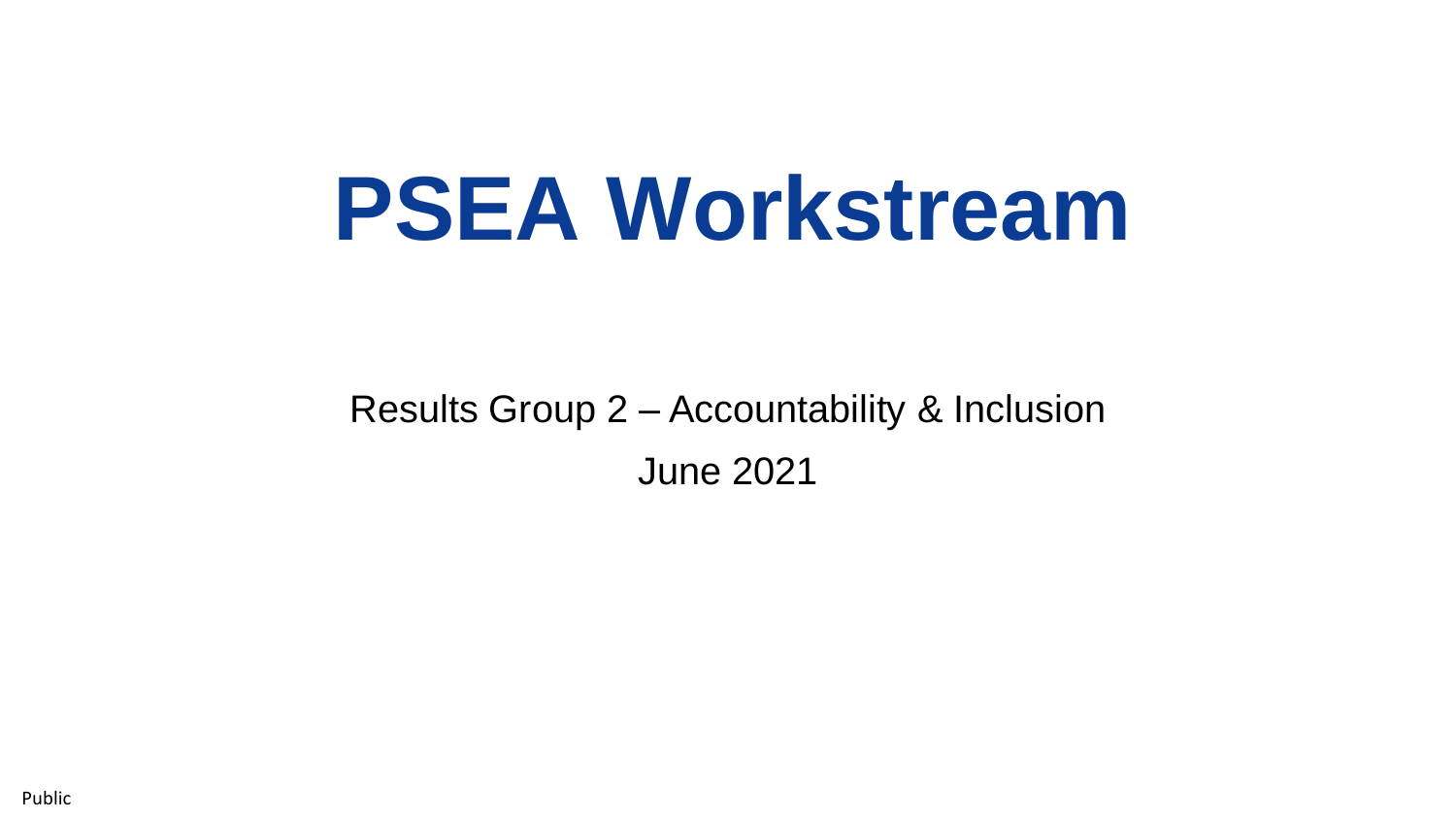# **IASC PSEA Updates**

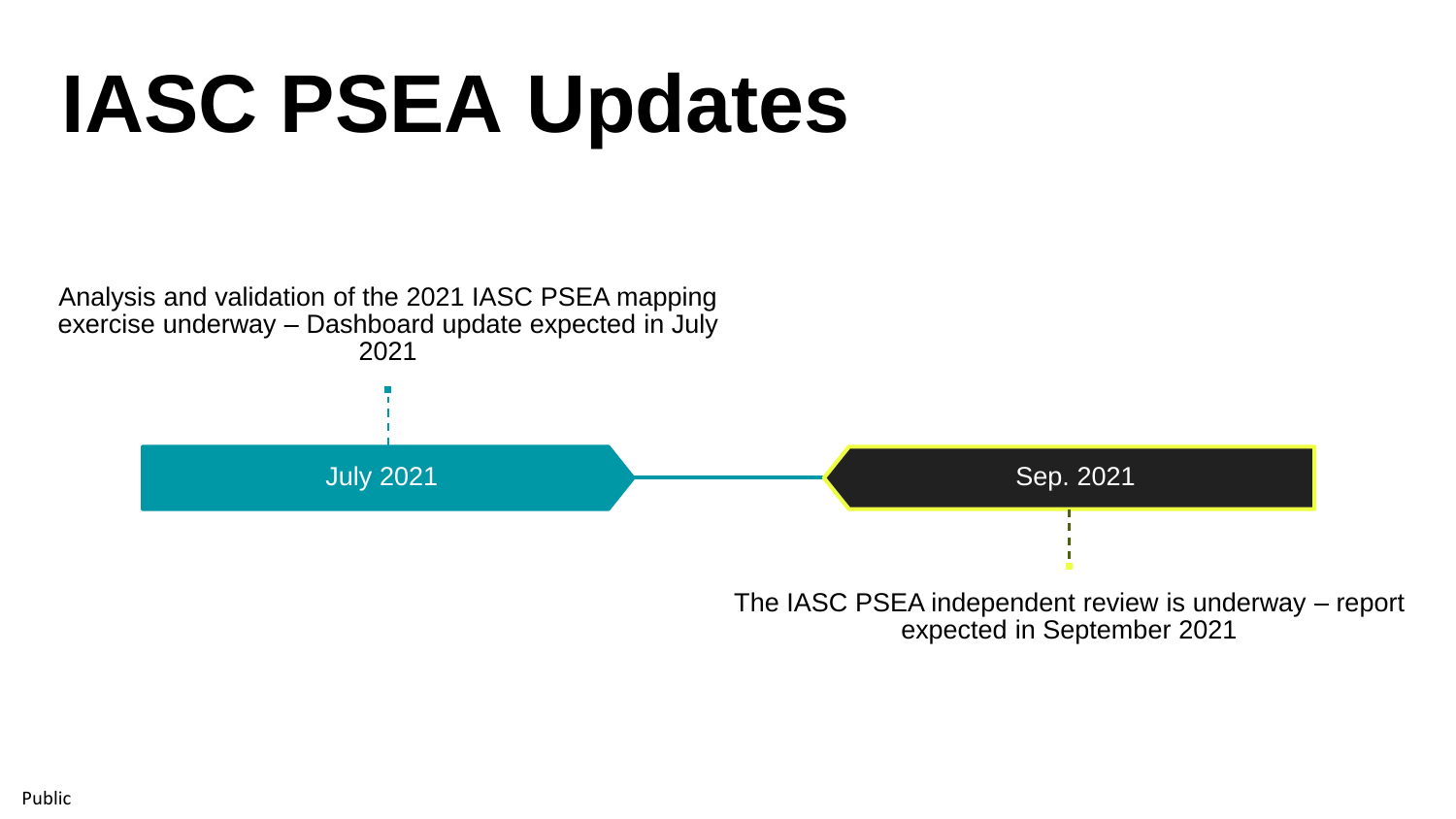## **Pilot Plan** (Field testing, feedback and support)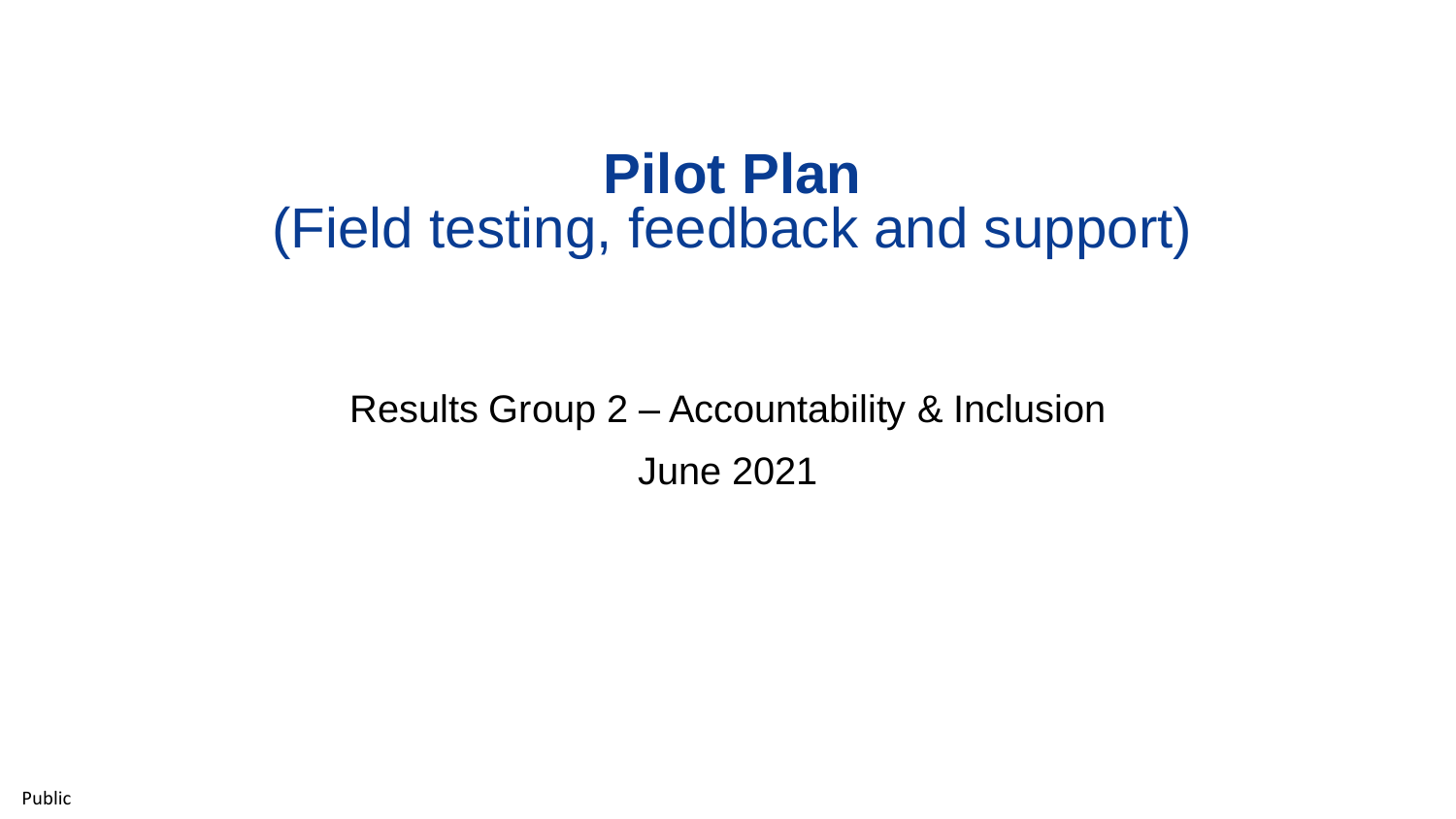#### **Pilot Objectives:**

Work with x countries to:

- 1. Review country-level data collected through the Results Tracker, assess its usefulness and usability and take-away any recommendations for the final product
- 2. Ensure they have the tools they need to develop a country-level action plan by:
	- a. Raising awareness on the **Accountability Framework** (HCs)
	- b. Ensuring relevant country-level stakeholders are able to use the baseline data from the **Results Tracker** to inform their action planning
	- c. Raising awareness on how the **Portal** can support the development of the plan (guidance and best practises)
	- d. Raising awareness on how the **Service Directory** can help them identify partners to support the implementation of the plan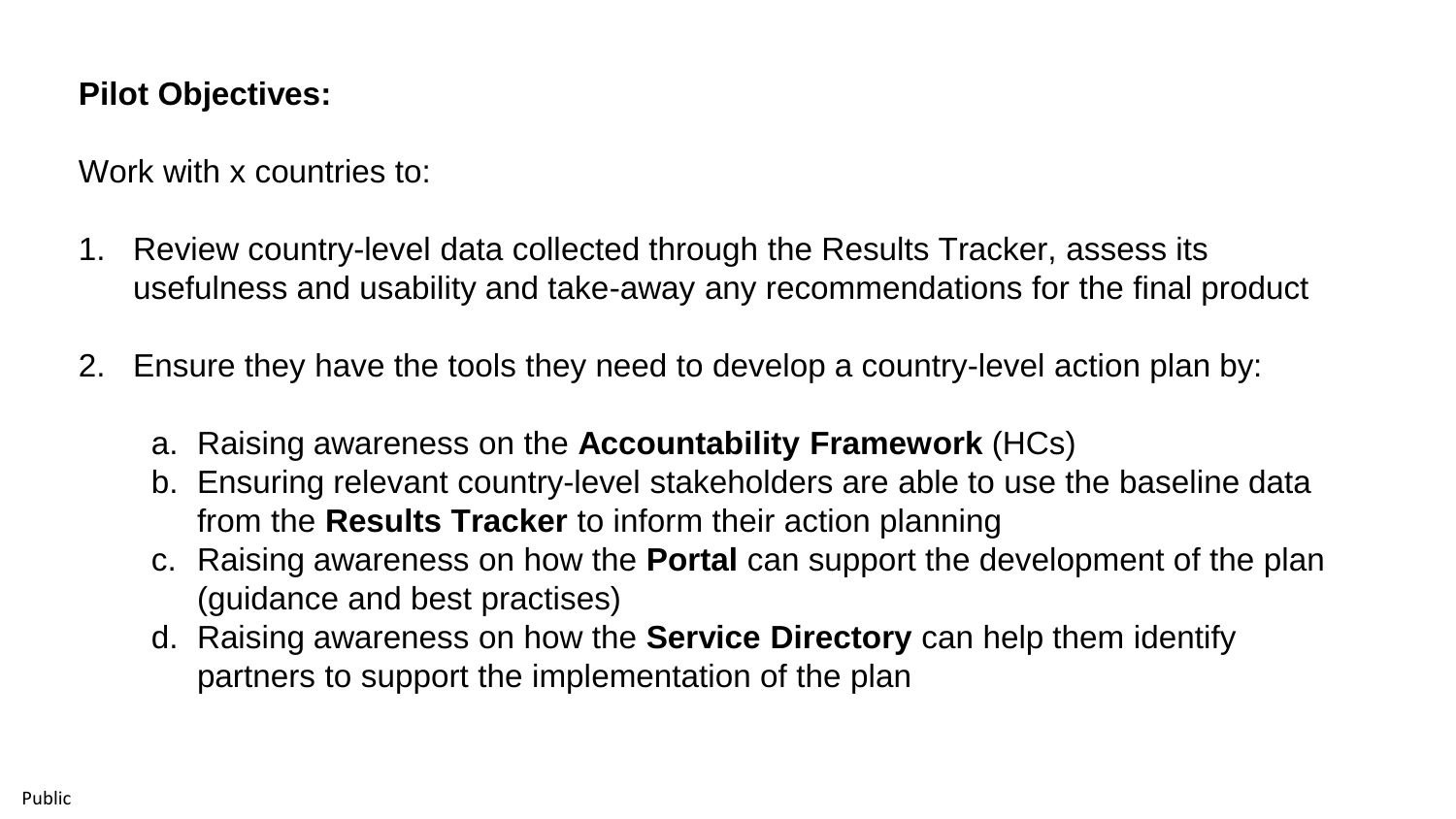#### **Timeline:**

|               |                                                                                  | <b>When</b>              |
|---------------|----------------------------------------------------------------------------------|--------------------------|
| Step 1        | Finalise Results Tracker indicators for piloting in the field                    | End of June              |
| Step 2        | Agree on final list of countries for piloting                                    | <b>ASAP</b>              |
| <b>Step 3</b> | Develop relevant comms materials                                                 | End of June              |
| Step 4        | <b>Pilot Phase 1 - Field testing, feedback and support</b>                       | July onwards             |
| Step 5        | <b>Pilot Phase 2 - Share findings with RG2</b>                                   | October                  |
| <b>Step 6</b> | <b>Pilot Phase 3</b> – Finalise Results Tracker based on feedback from the field | End of October           |
| <b>Step 7</b> | Share final Results Tracker and findings from Pilot Phases with OPAG             | <b>Start of November</b> |